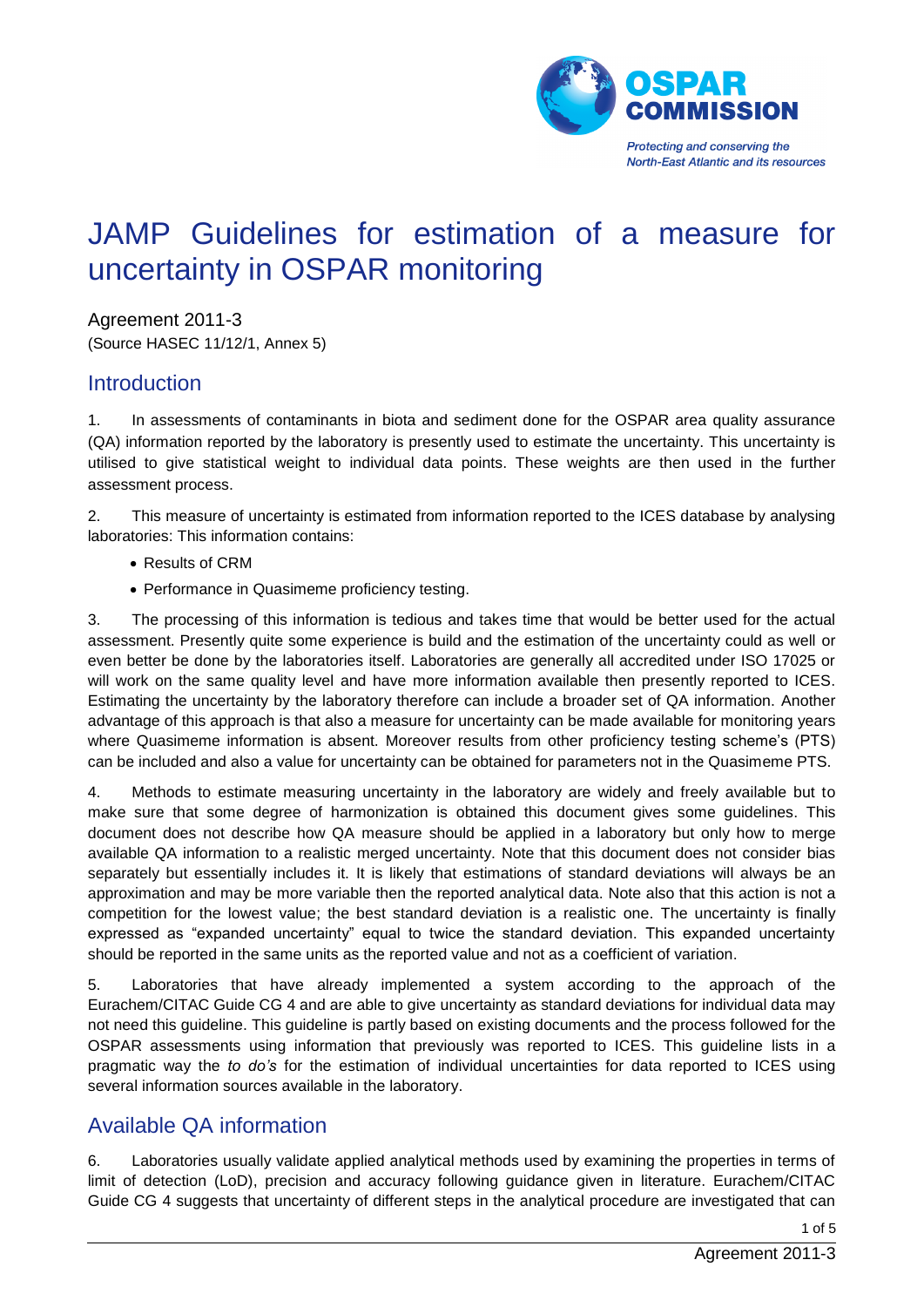be combined to an overall uncertainty. Once methods are validated and in use for monitoring, during application several quality control (QC) measures are undertaken to monitor the quality in time. These are for example:

- Control charts of internal or external reference materials
- Duplicate analyses
- Data obtained from analysis of certified reference materials (CRM)
- Results from proficiency testing schemes.

7. In Eurachem terms these are all already "combined uncertainties" although not all from the same level. Control chart and duplicate data are mainly representing precision and when including all variables e.g. time, chemist and equipment, it can at best give the intermediate precision. Results from CRM and PTS will include also bias. Merging all four QC measures will give an acceptable measure for uncertainty.

8. Two sources of variation are considered. At high concentration the uncertainty will be dominated by a relative error but for data close to the LoD there is a constant error not related to the concentration in the sample. It is recognised that this constant error can be intake dependent but also sample specific depending on matrix disturbances.

9. So to estimate the uncertainty two components are required:

- 1. a coefficient of variation *v*, also referred to as relative standard deviation, valid at higher concentration
- 2. a constant error *d*, at concentrations close to the LOD.

10. Below is described how these two factors in the uncertainty can be estimated from QC measures and finally combined to give a final uncertainty individual for each measured concentration.

## Determination of the coefficient of variation

11. Provided the concentration in the sample material is sufficiently high, e.g. 3 times above the LoD the variability is dominated by a relative component. For results lower than 3 times the LoD the absolute component in the error will dominate and those data should be excluded in calculation of the coefficients of variation.

## Control charts

12. For control charts the same sample, internal reference material (IRM) or reference material obtained elsewhere, is analysed on a regular basis or with each batch of samples. If a certified value is provided, the relative error from the control chart data,  $v_{\text{IRM}}$ , is estimated by:

<span id="page-1-0"></span>
$$
V_{\text{IRM}} = \frac{1}{C_{\text{IRM}}} \sqrt{\frac{1}{n_{\text{IRM}}}\sum_{i=1}^{n_{\text{IRM}}}(C_{\text{meas}}^{i} - C_{\text{IRM}})^{2}}
$$
eq. 1a

where  $C_{meas}^i$  is the concentration of measurement *i* of the IRM,  $C_{\text{IRM}}$  is the certified value, and  $n_{\text{IRM}}$  is the number of measurements. If a certified value is not provided, the relative error is estimated by

$$
V_{\text{IRM}} = \frac{1}{C_{\text{IRM}}} \sqrt{\frac{1}{n_{\text{IRM}}} - 1} \sum_{i=1}^{n_{\text{IRM}}} \left( C_{\text{meas}}^{i} - C_{\text{IRM}}^{AVG} \right)^{2}
$$
eq. 1b

where  $C_{IRM}^{AVG}$  is the average concentration of the measurements.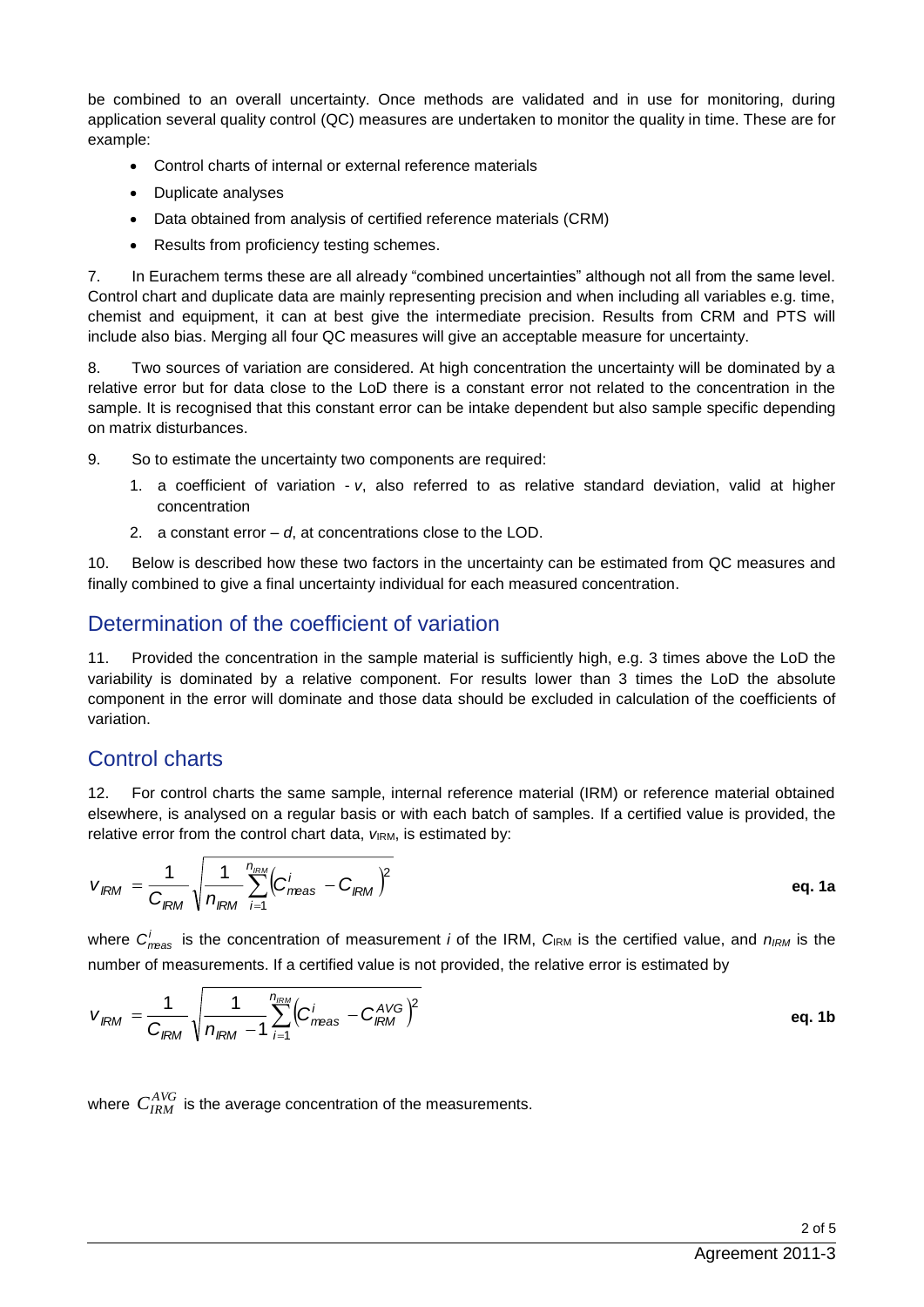#### Duplicate measurements

13. In many labs it is common practice to analyse samples in duplicate spread over different batches and chemists. These duplicates give a realistic measure for intermediate precision. Again, provided the result is more than 3 times larger than the LoD the relative variability  $v_{\text{dup}}$  is calculated by:

$$
V_{dup} = \sqrt{\frac{2}{n_{dup}} \sum_{i=1}^{n_{dup}} \left(\frac{C_A^i - C_B^i}{C_A^i + C_B^i}\right)^2}
$$
 eq. 2

where  $C_A^i$  and  $C_B^i$  are the duplicate values for sample *i*, and  $n_{\text{dup}}$  is the number of duplicates.

#### Certified reference materials

14. For CRMs different situation can occur. One or more reference materials can be analysed just once or multiple times in the monitoring year. Further both the repeatability and bias can range from poor to excellent with considerable bias. All this variation is combined into a coefficient of variation from the relative difference of the measured (  $C_{meas}^i$  ) and certified value (  $C_{Cerf}^i$  ) using:

$$
V_{CRM} = \sqrt{\frac{1}{n_{CRM}} \sum_{i=1}^{n_{CRM}} \left(\frac{C_{meas}^i - C_{Cent}^i}{C_{Cent}^i}\right)^2}
$$
 eq. 3

where  $n_{CRM}$  is the total number of measurements. Because the relative difference is used data from multiple CRMs can be combined.

#### Proficiency testing schemes

15. Results from proficiency testing schemes (PTS) are treated equally as CRMs following:

$$
V_{PTS} = \sqrt{\frac{1}{n_{PTS}} \sum_{i=1}^{n_{PTS}} \left(\frac{C_{meas}^i - C_{Ref}^i}{C_{Ref}^i}\right)^2}
$$
 eq. 4

Data from different proficiency testing schemes are combined and *nPTS* is the number of PTS.

16. Note that Z-scores are not used here as they may be based on different systems, e.g. Z=1 can correspond to 12.5% but also other values could be used. The method described here is universal for all PTSs.

#### Merging results of different QA measures

17. The results from the above control measures can be merged in several ways. One option is to weight each coefficient of variation by the corresponding degrees of freedom to give an overall coefficient of variation:

$$
V_C = \sqrt{\frac{n_{IRM}V_{IRM}^2 + n_{dup}V_{dup}^2 + n_{CRM}V_{CRM}^2 + n_{PTS}V_{PTS}^2}{n_{IRM} + n_{dup} + n_{CRM} + n_{PTS}}}
$$
 eq. 5

However, our recommendation is to give each coefficient of variation equal weight, since they each represent a different type of QA information. This gives:

$$
V_C = \sqrt{\frac{V_{\text{IRM}}^2 + V_{\text{dup}}^2 + V_{\text{CRM}}^2 + V_{\text{PTS}}^2}{n}}
$$
 eq. 6

where *n* is the number of QA measures available (items in the numerator).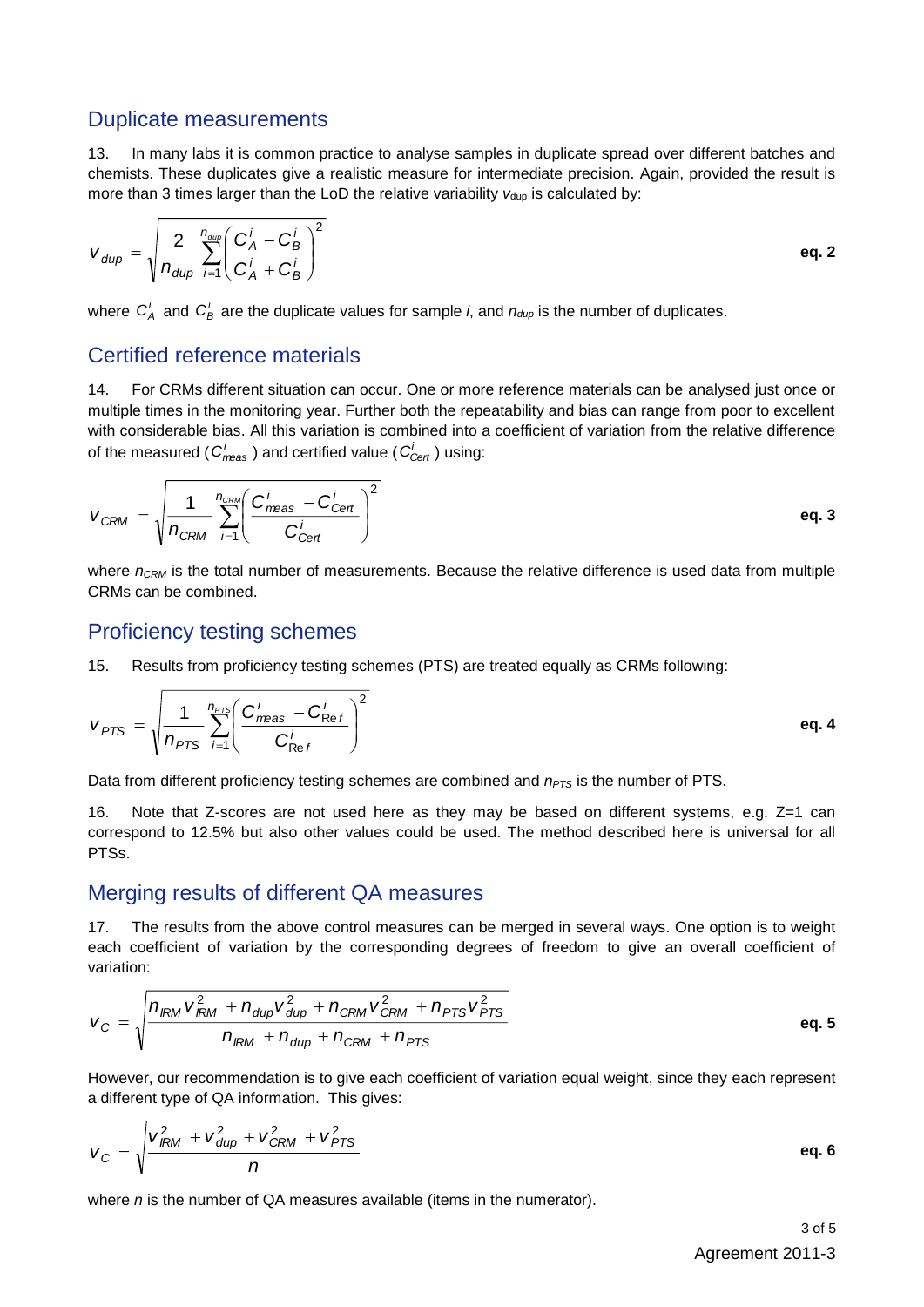# Estimating the constant variability

18. A first estimate of the constant error at low concentrations can be deduced from the LoD, since this is how the LoD is defined. Further information can be obtained from other QA measures. Blanks or results for parameters that are around the detection limit in IRMs, duplicates, CRMs and PTS's can all contribute to a realistic estimate of the constant error. Note that here only data close to the LoD (e.g. < 2xLoD) should be used and that also data lower than the LoD are used, including negative values.

19. The constant error can be deduced from the LoD or underlying data. By definition, the limit of detection (LoD) is set to three times the standard deviation of the blank or samples with very low concentrations. That means that *d* will usually equal:

$$
d_{LoD} = \frac{LoD}{3}
$$
 eq. 7

20. The IRM sample applied and also the CRMs used may contain compounds at very low concentrations close to the LoD and the standard deviation ( $d_{\text{RM}}$ ) of the obtained results (including below LoD and negative) can be calculated resulting in a *d*<sub>RM</sub> and *d*<sub>CRM</sub>. Results from different CRMs can be combined. This gives

<span id="page-3-0"></span>
$$
d_{\text{IRM}} = \sqrt{\frac{1}{n_{\text{IRM}}}\sum_{i=1}^{n_{\text{IRM}}}\left(C_{\text{meas}}^{i} - C_{\text{IRM}}\right)^{2}}
$$
eq. 8a

or

$$
d_{\text{IRM}} = \sqrt{\frac{1}{n_{\text{IRM}} - 1} \sum_{i=1}^{n_{\text{IRM}} \left( C_{\text{meas}}^{i} - C_{\text{IRM}}^{AVG} \right)^2}
$$

depending on whether *CIRM* is provided, or estimated from the data ( *AVG <sup>C</sup>IRM* ), respectively, and

$$
d_{\text{CRM}} = \sqrt{\frac{1}{n_{\text{CRM}}}\sum_{i=1}^{n_{\text{CRM}}} \left(C_{\text{meas}}^{i} - C_{\text{Cert}}^{i}\right)^2}
$$

21. Duplicate measurements of samples with concentrations around the LoD allow the calculation of:

$$
d_{\text{dup}} = \sqrt{\frac{1}{2n_{\text{dup}}}\sum_{i=1}^{n_{\text{dep}}}\left(C_A^i - C_B^i\right)^2}
$$
eq. 10

Note that input data should not be rounded.

22. Data from PTS are generally of limited use concerning the constant error as they are analysed only once and likely no reference value is available for very low concentrations. If a reference value is given, e.g. the reference labs operate with lower LoDs, your result should be in agreement.

23. The different *d* values are merged to give:

$$
d_C = \sqrt{\frac{(d_{LOD})^2 + (d_{IRM})^2 + (d_{dup})^2 + (d_{CRM})^2}{n}}
$$
eq. 11

where  $d_c$  is the combined constant error. If there is interference, for example due to co-elution in GC, the laboratory can use expert judgment to increase  $d_c$  for a sample or set of samples. It is better to increase  $d_c$  in this way, although it includes some subjectivity, than report an uncertainty that is an underestimate.

# Application

24. If *C* is the concentration measured, its standard deviation (sc) is calculated from the standard error and the variation coefficient through: